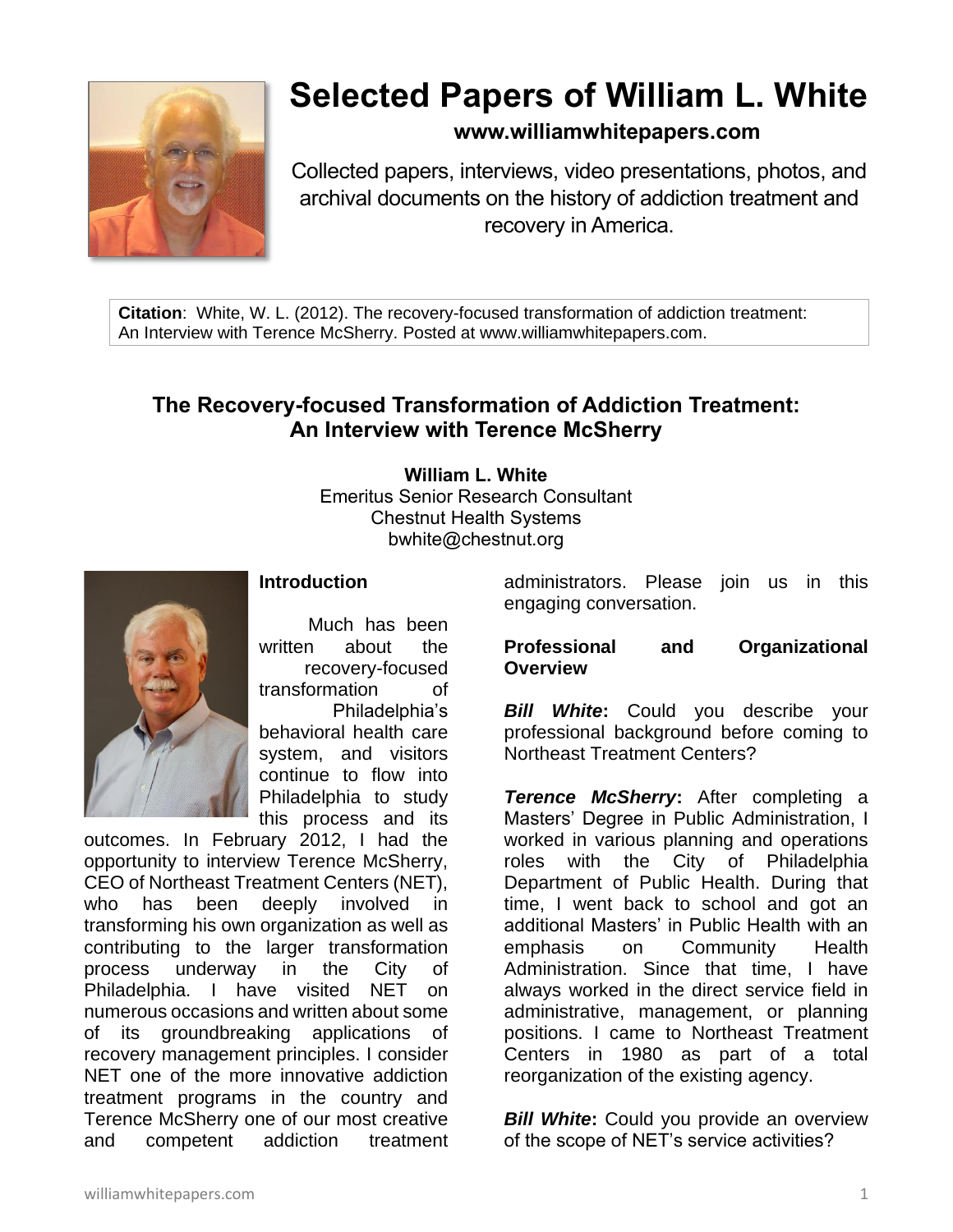*Terence McSherry***:** NET is a comprehensive service organization with 3 major areas of emphasis: child welfarerelated services, mental health services, and addiction treatment services. About 40% of our service activity is in the delivery of child welfare and child dependency services. We operate several residential programs for dependent and delinquent boys and girls. We operate a very large children's mental health treatment program whose services are delivered in the home and in the schools here in Philadelphia. We operate a series of alternative programs for in-home services for delinquent youth in Philadelphia, and we operate several children's programs in the state of Delaware, including residential and partial hospitalization programs. We also operate a medically monitored detox program in Delaware—one of the few in the country that has operated for more than 25 years with 2,500 admissions a year for subacute detoxification.

The other programs we provide here in Philadelphia include a medium term (4-5 months) residential program and an extensive menu of intensive outpatient and outpatient programs. We provide both traditional drug free addiction treatment, and we operate a fairly large methadone medication-assisted treatment program in Philadelphia as well.

*Bill White***:** Could you give our readers a sense of the size of NET's service operations?

*Terence McSherry***:** We have over 450 staff employed, our annual budget is approximately \$40 million, and we serve more than 5,000 individuals and families each year.

# **Systems Transformation in Philadelphia**

*Bill White***:** What were your initial reactions upon hearing Dr. Arthur Evans articulate a vision about recovery-focused systems transformation in Philadelphia?

*Terence McSherry***:** My initial reaction was, "Well, it's about time somebody representing mental health leadership began talking about recovery." Recovery was the language we used in the addiction treatment system, but this had not yet taken hold among mental health service providers. Now that language and recovery concepts pervade everything we're doing in Philadelphia, but many organizations are still figuring out in depth what this new recovery orientation means in terms of service philosophies and practices. This has been an exciting and rewarding process for those of us involved in it.

*Bill White***:** Was there an early point that you recall fully committing NET to this process and deciding that NET could serve as a model of recovery-focused systems transformation?

*Terence McSherry***:** I first recall lots of discussion with peers and colleagues in other parts of the service delivery system here in Philadelphia about the tension between what we were trying to move toward and our encounter with long-standing rules, regulations, and restrictions that made moving forward very difficult. We made progress on the terminology and the concepts faster than we did on service practices and service policies. Those were the early growing pains of systems transformation here.

But I recall recognizing what an opportunity this was for us, particularly when we started to talk about the role of peers and what we could do, not just provide acute treatment but also support long-term recovery. Suddenly, we were no longer just talking about episodes of care or intake and assessment in the way we had for years. We began talking about the long-term commitments of a system to a population whose recovery involved more than just the traditional service providers. And we have had to think about recovery supports beyond traditional treatment services. Part of this was a return to what we had lost. When we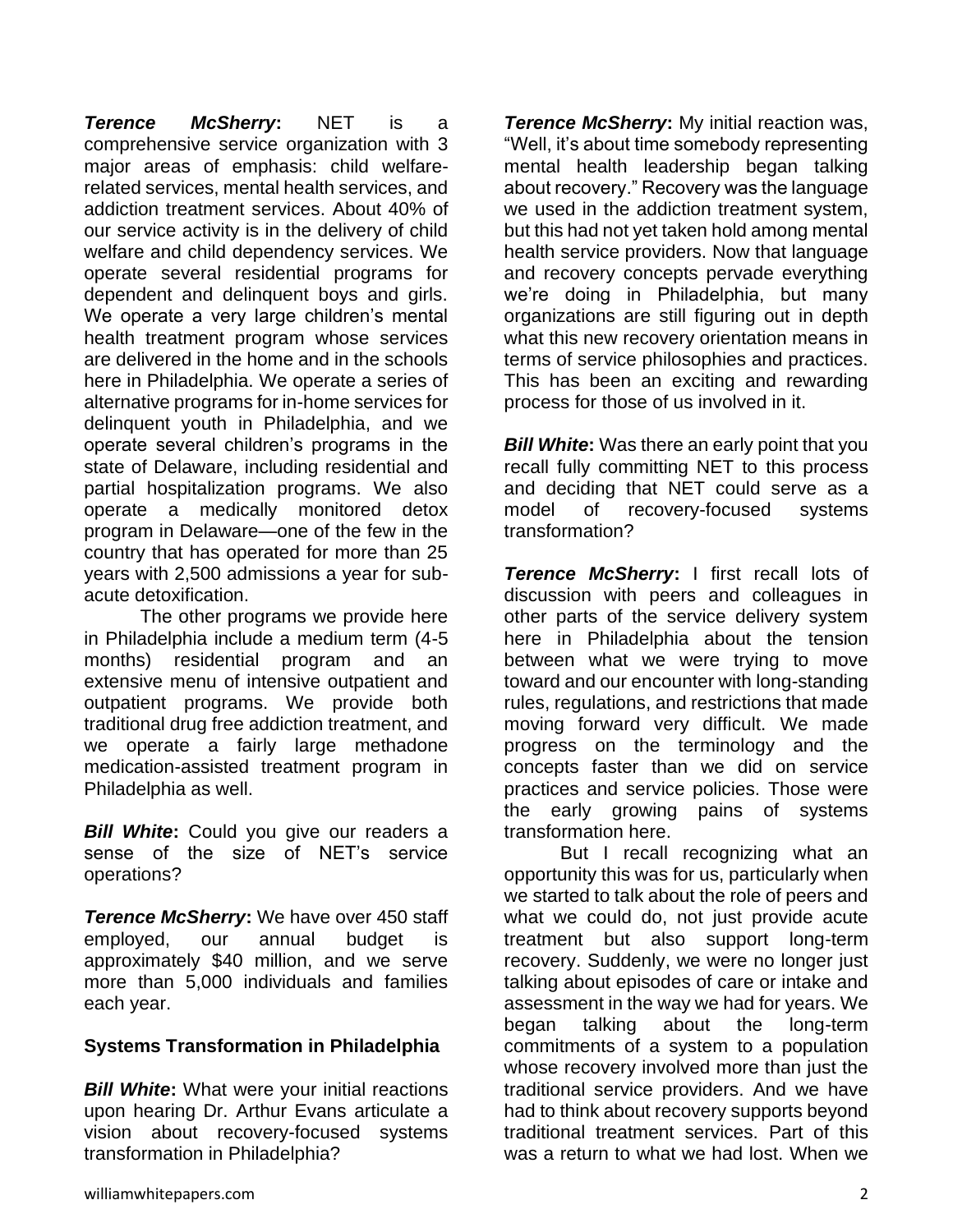started these discussions, I can recall having had peers at NET 10 years earlier, but we lost funding for them over time. This new, or renewed, recovery orientation helped us bring those back.

I remember a conversation I had with Arthur Evans very early on. (He's very approachable.) When he said he wanted to integrate peers throughout the system, I remember saying to him, "I'll have peer specialists before you do," and I did. Early on, we kind of had to boot-strap it: find our very best graduates and bring them along and gradually build a core of peer specialists and get them trained where we could. Today, there are a lot more resources to support the recruitment and training of recovery support specialists.

*Bill White***:** Terence, could you describe some of the changes in the culture of NET and how NET service practices have changed through this transformation process?

**Terence McSherry:** It's now so embedded that it's hard to remember what it was like before. We began to understand that the role of the provider was not to cure or just provide a series of interventions. It was instead to support each person we served so he/she could find and pursue his/her own pathway of long-term recovery. That task belongs to those we serve; our role is to define how we can help provide tools and encouragement to make that journey easier. That assistance includes creating venues in which people seeking recovery can share their respective experiences and support each other. Rather than commit ourselves to only be available when people are in the greatest pain, we are committing ourselves to be co-travelers through the whole process. We had to change both how we saw those we served and how we saw our own roles.

*Bill White***:** How did NET staff and clients first react to this changing definition of their roles and the service relationship?

**Terence McSherry:** It varied. I have to say that we have been blessed with some really terrific leaders at the clinical level who have embraced the concepts very early on, embraced it because it makes sense. Embraced it because it gives a philosophical framework that's consistent with their experience of what's the best way to bring the person in recovery from a passive recipient of a set of procedures to owning and directing his/her own recovery process. Through that process, we had to redefine our role as one of helping them reach their aspirations for the future. That led us to look for opportunities for greater patient selfgovernance, which admittedly we approached very gingerly. But as time went on and people started to take more responsibility among themselves in a variety of ways, the process took on a life of its own. A critical step was when we encouraged development of a consumer council in which each program group would meet together and take up various self-governance issues. They would then go to the clinical staff and administration and say, "Look, this is how we think that this program could do a better job for us."

#### **Consumer Council and Peer Specialists**

*Bill White:* I've been very impressed with the Consumer Council members during my visits to NET. What impact has the Council exerted on NET?

*Terence McSherry***:** Interestingly, and not necessarily predictable ahead of time, they have become a central force in our own transformation process. We always have representation of the current people in service, and they are very insightful. They know what they need. They know what works for them and what it takes for them to be comfortable within the service process. They have helped us reshape a lot of the logistics of service to be much more consumer friendly and helped us shape a warmer, more recovery-focused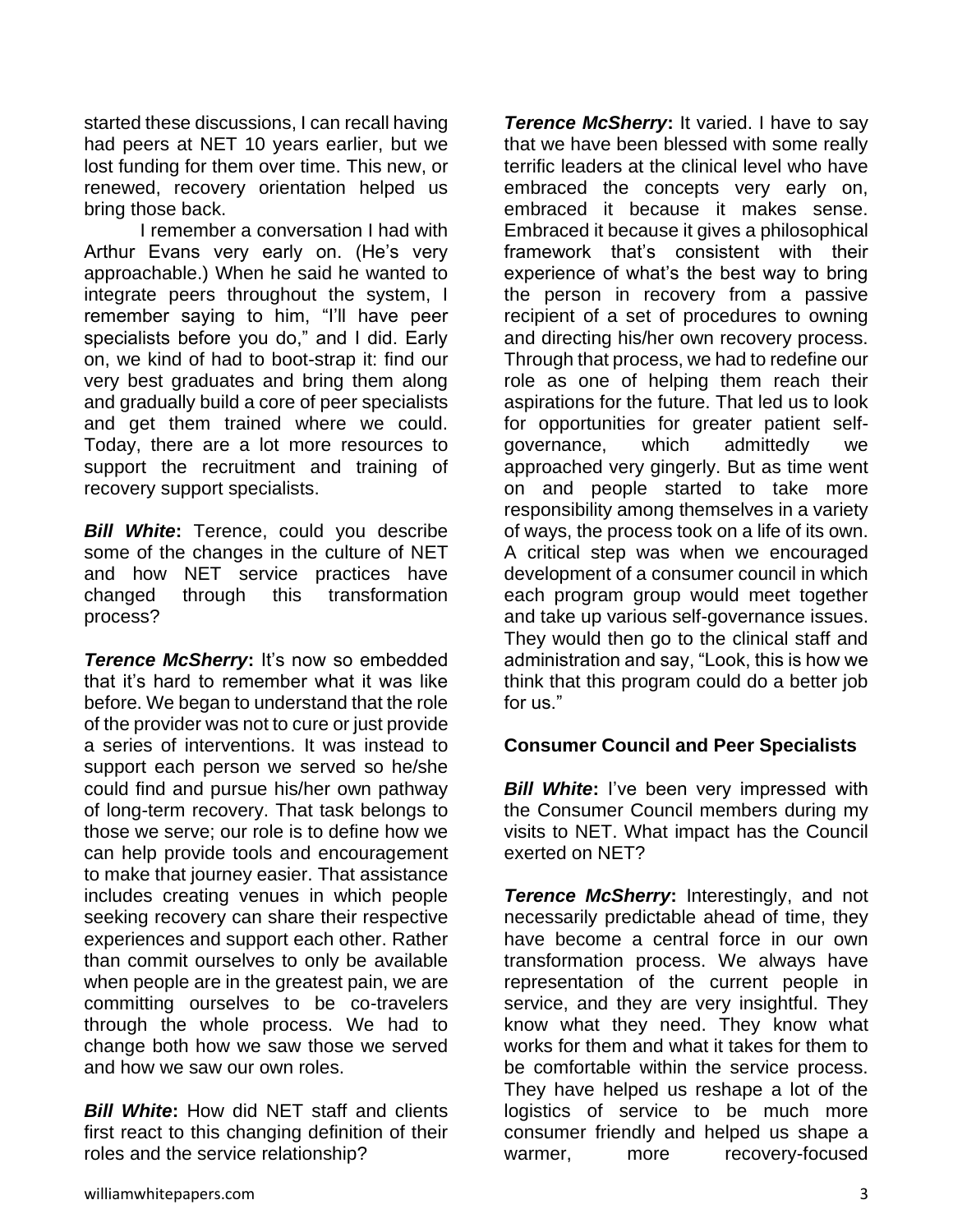atmosphere. Joe Schultz and John Carrol, our clinical leaders, have been a leading force in welcoming the Consumer Council into this highly participatory process.

*Bill White***:** Could you describe the number of peers that you've added as part of the service network of NET and how these roles were funded?

*Terence McSherry***:** We presently have approximately 20 people who work as peer specialists at NET. A number of them have been in that role since this program was founded 4 or 5 years ago. They do all kinds of things, including staff and supervise the two recovery support centers that we operate. They are the primary initial point of contact for people who are newly being inducted into programs. They do that because they speak the language. They can tell people what to expect. They can reduce the anxiety that people have coming into a treatment program, and they also can make it clear that playing the usual games in treatment is not part of the culture here and will be quickly recognized.

Our peers are now the glue that keeps it all working around here. They really let us know how things are going and how things need to be changed over time. And it shows through the number of people who continue in care and after completing their service time here, keep coming back to the recovery centers for their own support and to support others. It's really quite astounding. Recovery has to do with the time in the trenches. This is a very, very good way to do it.

The peer specialists are funded as part of the treatment program that we offer. The treatment program is paid for on a feefor-service basis, and we have been able to pay for peers out of the increased income related to higher retention rates. We have found peer services to be very cost-effective. We've dramatically reduced the number of people coming in and dropping out after a week or two. That really costs a lot of money,

time, and frustration for everyone involved. When you cut that down, you have a more efficient program, and everybody's better off.

## **Systems Relationships**

*Bill White*: From a provider perspective, how has the relationship between the Department of Behavioral Health and Intellectual disAbility Services (DBH) and treatment providers changed through the transformation process?

*Terence McSherry***:** There has been a marked shift in recent years from a prescriptive "go by the rules, we know more than you do" stance to a much more collaborative "tell us what is working and how we can be of help" and more of a "you might try this or that" approach. At present, there is less a feeling of being policed and a much greater degree of partnership and collaboration. There is less a sense that DBH is looking to find fault and a much greater sense that they are seeking opportunities to help. That does come with an expectation that you will improve the quality of what you are doing.

*Bill White:* You've served in a leadership position within the Advisory Council at DBH's Office of Addiction Services. What do you think are the most important accomplishments of the Advisory Council?

*Terence McSherry***:** I think a number of things. First, the group that's assembled is very clear that they're an advisory group and not a decision-making group, and that frees us to offer a wide range of recommendations related to the transformation process. Second, the composition of that council is unique in that it has representatives from many different sectors of the community, including people in recovery. That has brought many fresh perspectives to DBH and the Office of Addiction Services. People in recovery on the Council are very active in trying to make sure that the voices of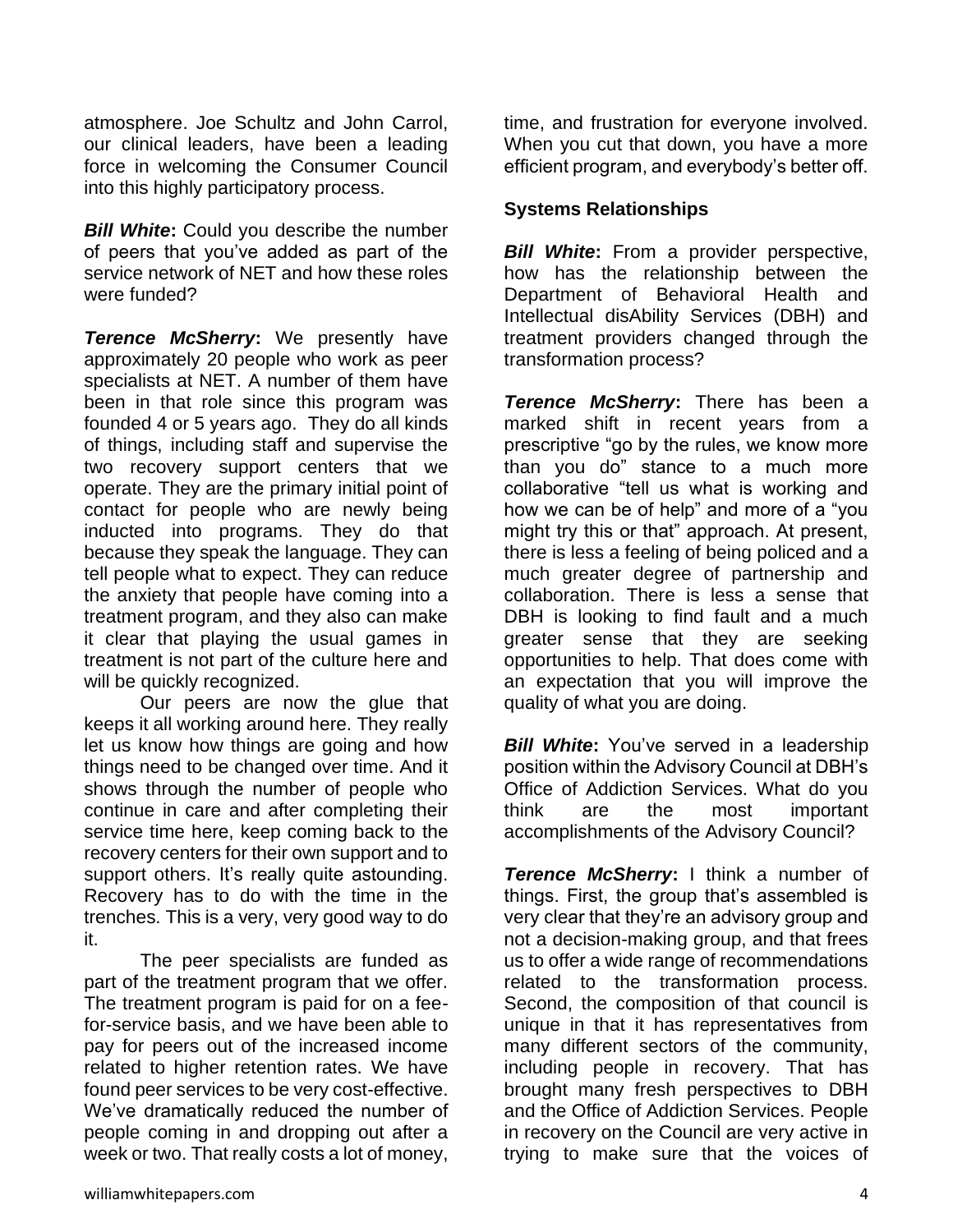recovery are heard on key issues. And this is not always a unified voice. People bring their own individual perspectives and their own present or past treatment experiences, and that has greatly enriched the work of the Council. It has brought perspectives rarely heard by governmental decision-makers. I have seen a number of areas where a proposed regulation or policy was changed based on feedback provided by the Advisory Council.

#### **Medication-assisted Treatment**

*Bill White***:** How has the system transformation process influenced medication-assisted treatment at NET?

*Terence McSherry***:** The medicationassisted treatment at NET is delivered in an entirely recovery-oriented fashion. For the past 6 or 7 years, that treatment has been delivered in a way that's consistent with all the other recovery-focused activities that I've described. We have an analog of the consumer council, and there is strong peer leadership within that program, including a patient advocacy newsletter. We help print the newsletter but everything else is managed by the people in recovery we serve.

*Bill White***:** What have you done to encourage the development of these assertive and articulate advocates that are emerging within NET?

*Terence McSherry:* It's mainly, Bill, that we haven't done anything to discourage them. We believe in what they're doing. We believe that some of those we serve will be called to this advocacy work and that it can be an important part of their recovery. We encourage them to do it. We make small resources available to them by way of computers, and we'll print things for them, but we don't in any way control or interfere with it. I have to admit there's a certain

amount of trepidation sometimes with that position, but we are committed to it.

*Bill White:* Could you describe some of the obstacles that you've experienced as you've tried to expand or relocate medicationassisted treatment programs at NET?

*Terence McSherry***:** The depth of opposition to siting of needed behavioral services in general and medication-assisted therapy in particular has really been astounding to me. I have had the experience of attempting to site programs in at least 5 different locations throughout the City of Philadelphia, mainly in the lower northeast and the northeast section of Philadelphia. Every single time, we have encountered opposition so intense that we have had to withdraw our plans in spite of all the work we had done to try to reduce such resistance.

The degree of ignorance and animosity displayed in these situations was astounding to me, as was the absolute unwillingness to listen to experts within the treatment field who were not associated with NET. What was particularly disheartening was the degree to which people used the language of recovery in opposition to this approach to treatment. I have had a very difficult time dealing with this.

*Bill White:* What are your thoughts about what we as a field need to do to address that intensity of social stigma?

*Terence McSherry***:** Continuing education obviously is important, particularly challenges to prevailing myths about methadone treatment and wider dissemination of the addiction brain disease science. We also have to get some champions who are willing to take this on. We need advocates of medication-assisted treatment to do what recovering alcoholics did when they stood publicly to champion the need for alcoholism treatment. Medicationassisted treatment is a large subsection of our field, but we have not yet had the public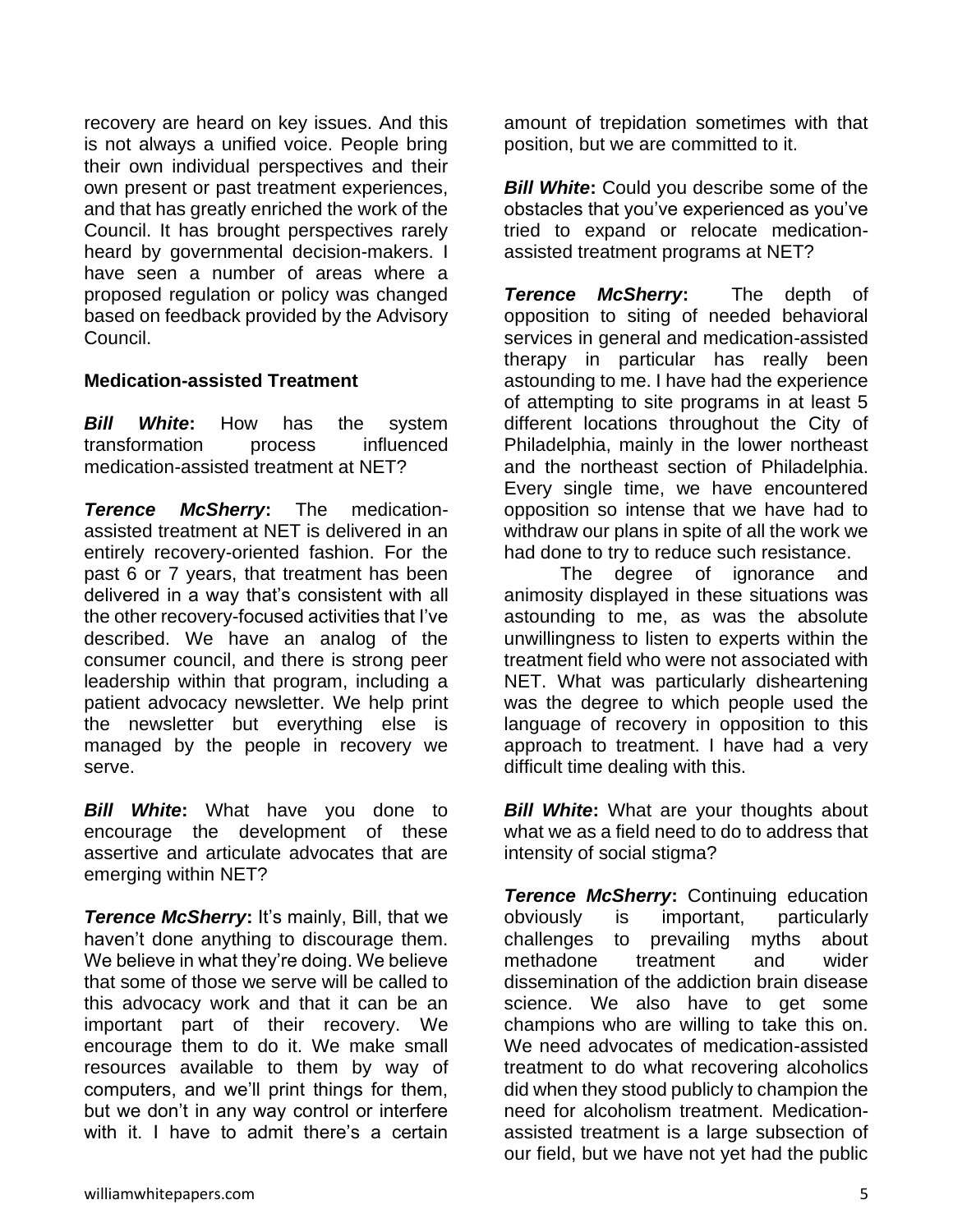education and advocacy on this as we have other areas of the field. We need strong advocates to challenge these prevailing public attitudes. And we may also need legal action in this area.

#### **Next Steps at NET**

*Bill White***:** What do you envision as the next steps in NET's continued transformation?

*Terence McSherry***:** For us, it's applying a lot of the same principles in a wider and wider fashion and trying to learn as we go along. We started this transformation process in our drug-free outpatient programs, extended it to our intensive outpatient programs and our medicationassisted programs. We are now applying these principles to our children's programs.

We're not just talking about applying this recovery orientation to addiction anymore. We're talking about other behavioral issues as well, and we are talking about resiliency. In particular, we are extending our peer support services to older youth and also foster parents. We still feel like we are in the early stages of the reaching the full implications of these concepts. **Lessons Learned**

*Bill White:* People from around the world are coming into Philadelphia and visiting NET to study this transformation process. What has this transformation process meant for the City of Philadelphia?

*Terence McSherry***:** I think the number of people coming from other places to see how it's being done here is a good indication that something very important is unfolding here in Philadelphia. When people come to NET, we immediately send them to talk to the peer specialists and the Consumer Council. They do all our work for us because they're perfect examples of what this process is all about. People come away shaking their heads saying, "Wow, I didn't even know that could be!" And we're doing it here every day.

Take our local Recovery Month walk as an example. It's grown from less than 500 people with a couple of signs to more than 15,000 people in last year's march to Independence Hall. Such numbers would have been unthinkable 10 years ago. Systems transformation has made a huge cultural difference, certainly among those in recovery and those charged with providing addiction treatment and behavioral health services. It has profoundly changed how we think, how we provide services, and how we relate to those we serve. It will never be possible for somebody now working in Philadelphia to go to another state or another country in the world and not be influenced by what has unfolded here.

*Bill White***:** What has been the most enjoyable part of this process for you personally?

*Terence McSherry***:** My background is public health, and that provides a wider perspective on what has happened here in Philadelphia. I'm not a clinician, so my perspective is not based on seeing changes person by person, but I cannot escape the effects I see in the lives of individuals who have come to us in such horrible condition who are now in long-term recovery, some serving as peer specialists or on our Consumer Council, and who have become success stories within our city. Witnessing that is a spectacular experience.

We can't get away from the fact that we need resources and dollars to organize needed help, but the key is still people, and we have found a way to mobilize people in recovery that is helping us stretch our limited resources to reach ever-greater numbers of people and to change our organizational culture. And we believe our organizational culture can change the community culture. That's what we are really trying to do. There has to be a long-term commitment. There are things of great value that treatment programs were driven away from in the '70s